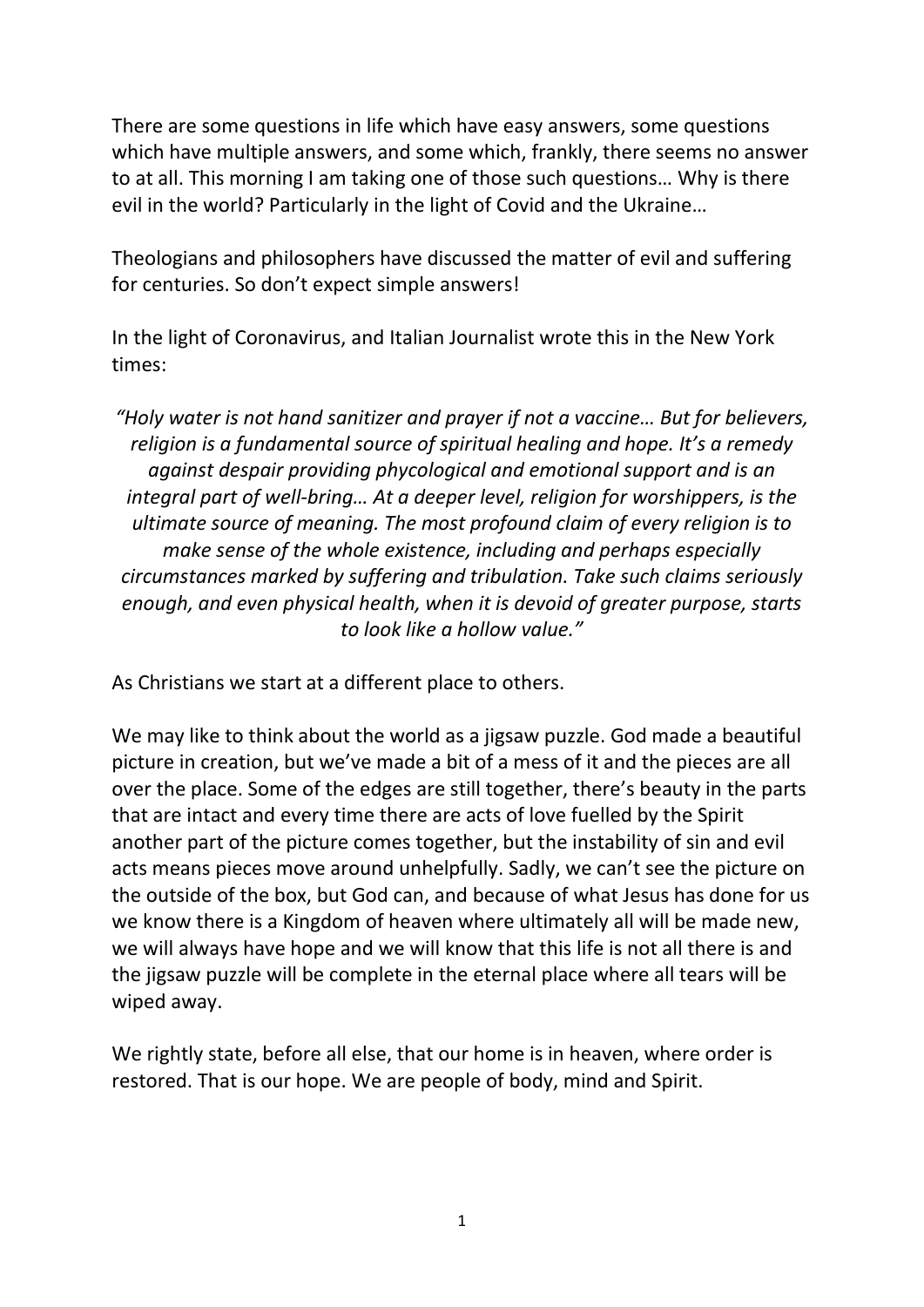Simultaneously, we rightly despair at the situation in Ukraine, we cry out to God, the glib answers given by some that 'God is at work in people's lives there' which is undoubtedly true and we should give thanks for the stories of his faithfulness, they do not satisfy me when looking at the injustice and terror and pain.

With both, in tension, it is possible to know Jesus and love God my Father and feel the presence of the Holy Spirit interceding with me – with groans too deep for words. Whilst saying, 'I don't get it' -just like the psalmists did. In fact, it's very important to say that to those who may challenge us, because we no more have the answers than all the Christians for centuries before us.

Let's explore a little more by looking at the nature of evil.

First, natural evil, this is where there is suffering from natural disasters such as a volcanic eruption, for which humans are not usually directly responsible.

Second, moral evil, where there is suffering for which people are directly responsible: acts of hate, violence and war.

Moral and Natural Evil are sometimes connected as some of our human actions such as deforestation, can cause landslides, for example.

Christchurch cathedral in New Zealand and Coventry Cathedral are powerful and poignant symbols of these two problems. There ruined buildings, one a result of an earthquake, one a result of bombing during World War 2 show a mixed picture of beauty and destruction. Next to Coventry is a new Cathedral. Worship continues on these sites in a defiant stand against evil and the pieces of the puzzle come back together.

Today we concentrate mainly on Moral Evil.

St Augustine argued that God did not create evil, but that human beings' exercise of free will brought evil into being.

The creation of a world where free will exists contains, by necessity, the possibility of evil. In Genesis 1 God created the world and, 'God saw everything that he had made, and it was very good" Creation is described as very good, but not perfect. It contained the possibility of evil.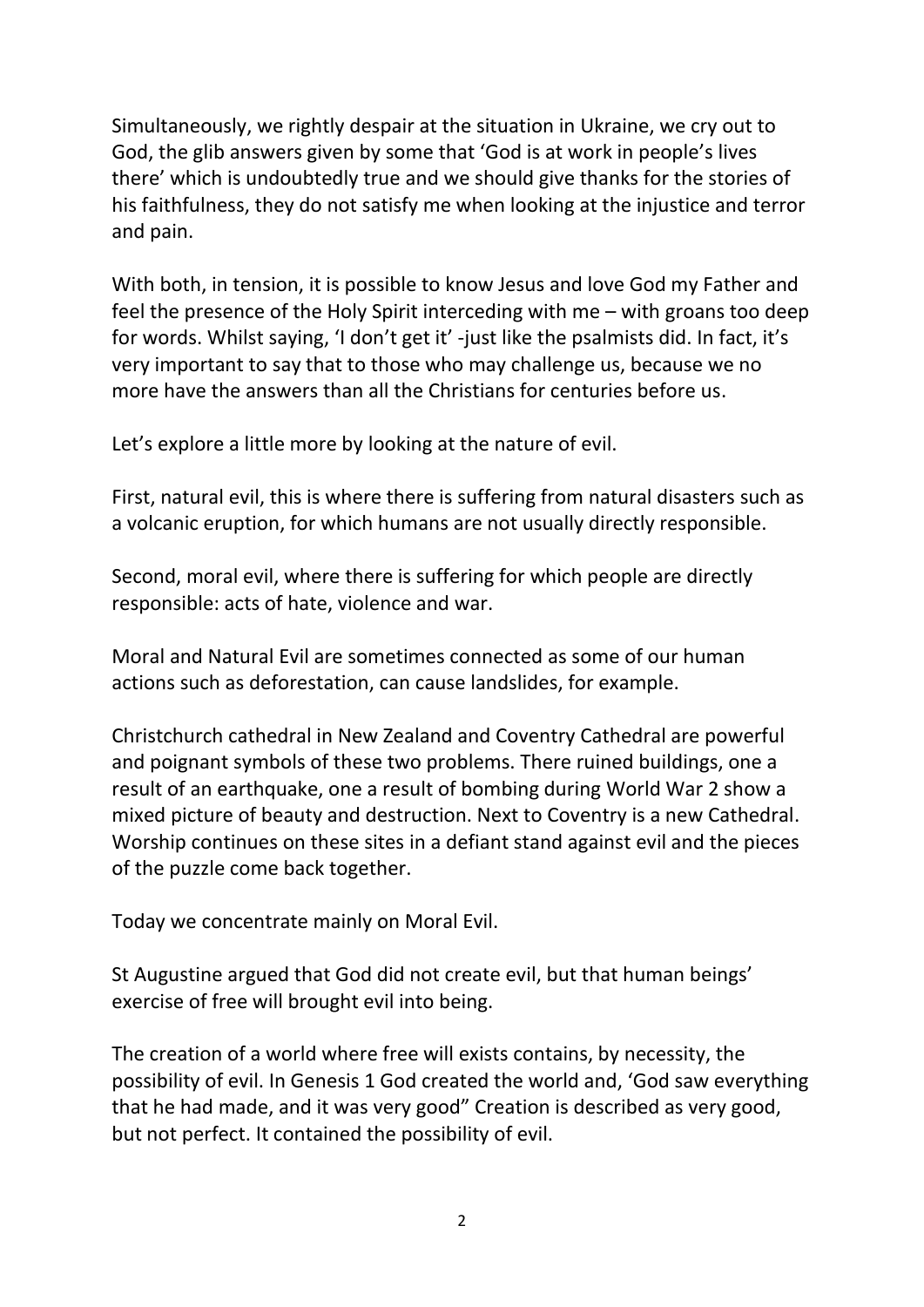Any restriction of that possibility on the part of God would negate free will.

The exercise of free will carries with it the possibility of suffering, and Leslie Weatherhead compares this to a parent giving a child a gift:

*"If I give my boy a pair of roller skates, I immediately make it possible for him to get a bad bump. That is a very different thing from taking him by the neck and banging his head upon the ground."*

Essentially, evil is a lack of goodness. Moral evil is not a physical thing; it is a lack or privation of a good thing. As Christian philosopher J. P. Moreland has noted,

*"Evil is a lack of goodness. It is goodness spoiled. You can have good without evil, but you cannot have evil without good." Or as Christian apologist Greg Koukl has said, "Human freedom was used in such a way as to diminish goodness in the world, and that diminution, that lack of goodness, that is what we call evil."*

God is love [\(1 John 4:8\)](https://biblia.com/bible/esv/1%20John%204.8); the absence of love in a person is un-God-like and therefore evil. And an absence of love manifests itself in unloving behaviour. The same can be said concerning God's mercy, justice, patience, etc. The lack of these godly qualities in anyone constitutes evil. That evil then manifests itself in behaviour that is unmerciful, unjust, impatient, bringing more harm into the good world that God has made.

Those who fall into evil behaviour usually start slowly. Paul shows the tragic progression into more and more evil in [Romans 1.](https://biblia.com/bible/esv/Rom%201) It starts with refusing to glorify God or give thanks to Him [\(Romans 1:21\)](https://biblia.com/bible/esv/Rom%201.21), and it ends with them "filled with every kind of wickedness" (verses 28–29).

We are not wholly evil people, but if evil is the absence of good, then as each of us sins we see the consequences.

However, I am not convinced by the primitive position that suffering is caused by our own sins. Job's friends think he is responsible for his own suffering, but God tells them that they are wrong. Likewise, in Luke 13, Jesus said of some who had suffered: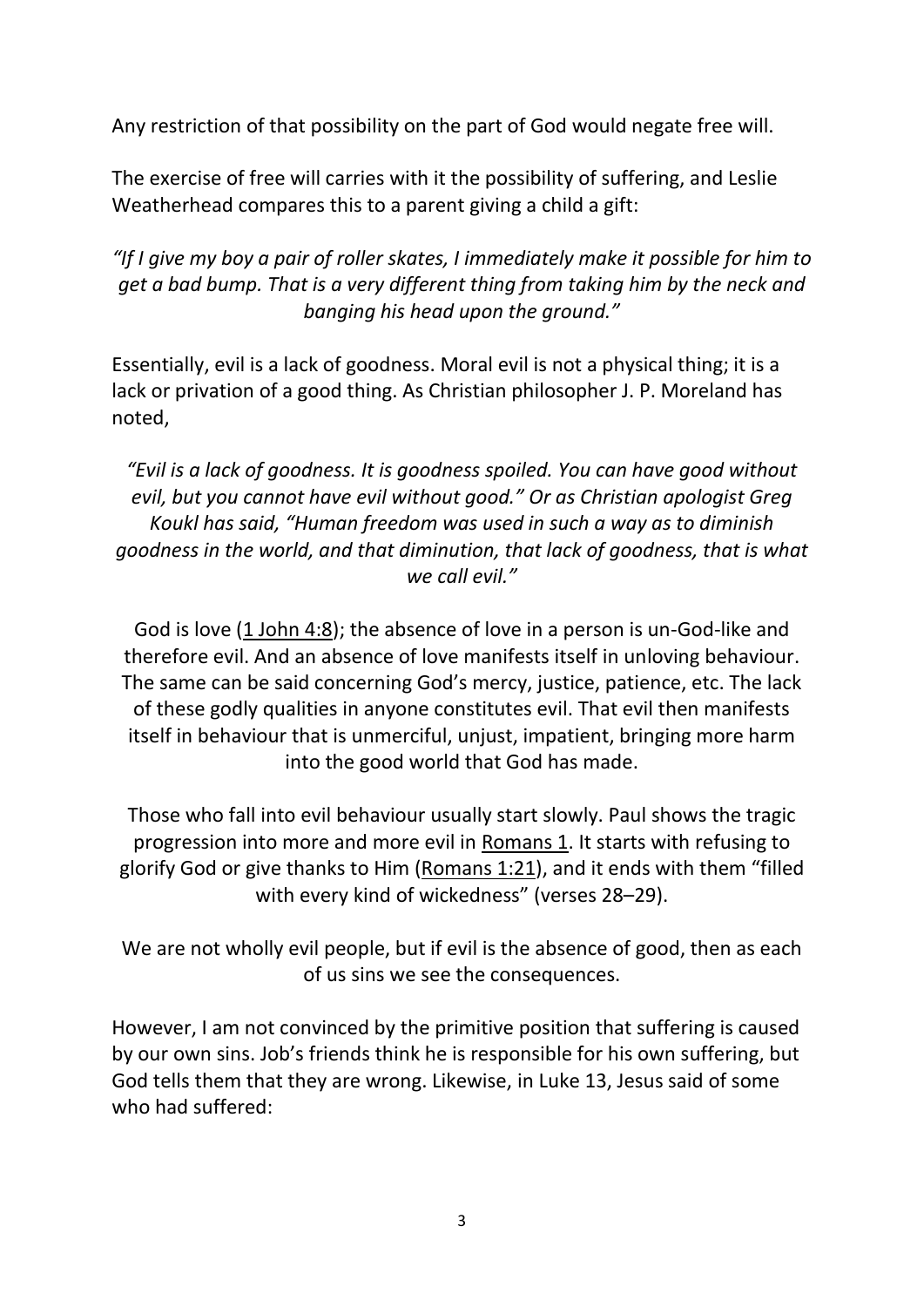*'Do you think that the Galileans were worse sinners than all the other Galileans because they suffered this way? I tell you, no! But unless you repent, you too will perish. Or those eighteen who died when the tower of Siloam fell on themdo you think they were more guilty than all the others living in Jerusalem? I tell you no! But unless you repent, you too will perish.'*

My sense of this passage is that Jesus is firm that sin does not directly cause suffering (of course there may be cases when it does), but repentance is necessary for salvation. The repentance is connected not with the incidents themselves, but with the fragility of life. It's more, see what happened to these people, 'you know not the hour' so you better get repenting!

Not all pain is bad, of course, pain warns us of danger. If you put your hand in a fire your nervous system alerts your brain to withdraw. Many a theologian along the lines of Irenaeus has said that pain is good for us in shaping our character.

Some of the greatest examples to us are people who have had hard life circumstances, for example Deborah James who received a Damehood this week for raising awareness of bowl cancer through her podcast. In my own life, I've come to rely on the presence of the Holy Spirit because nothing else helped in my darkest times… but I don't buy the argument that personal suffering is part of God's great plan to refine us. It may be a byproduct, by which we receive the ministry of God in our need.

But God is not the author of evil or our suffering, nor is he absent when humans suffer.

## Our Heavenly Father is the author of human freedom.

People can choose to embrace good or bad, right, or wrong, because God created us with free will.

Despite the refutation that our sins do not directly cause our suffering. We all know our sins damage others.

When looking at natural evil, we might also conclude that it is possible that our sins offend the created order. We do not understand how the cosmos works. We cannot comprehend how the spiritual and physical interact.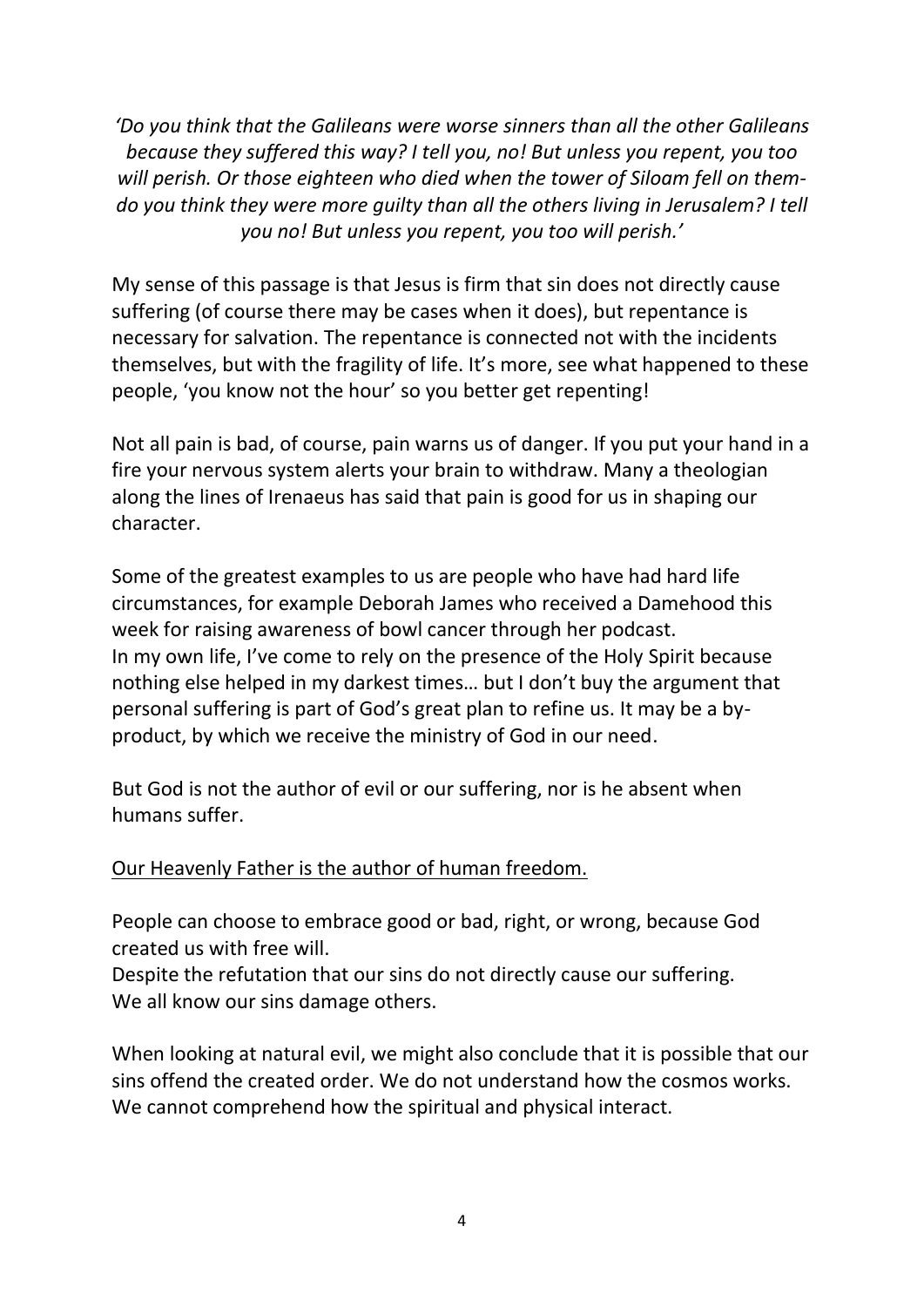What we do know is that by being in a relationship with God we are given the ability to recognise evil. By becoming more like him and by sharing in his creative work and becoming in one mind, we can instinctively realise that specific actions are simply wrong.

Wrong not because the actions offend socially constructed moral norms or violate laws. Wrong because the actions are alien to a universal order imprinted on Creation by the Creator.

If there was no God, Peter Berger asks: How could we say war is wrong? Nonbelievers suppose there is no faith and thus no transcendent order by which we can evaluate our acts. With that mindset, would it not be possible to argue that war is merely another example of "survival of the fittest," the principle which rules the animal kingdom?

There may be some of you who baulk at this idea- that somehow religious people know right from wrong better than others. But as we established last week when talking about other religions, God has revealed himself in creation, and through his revelation of himself in our world that is where our moral compass comes from.

On top of this, Jesus teaches us kingdom values, which are different to those of the world's call for individualism and wealth. The first are last, and the last first. The lion and the lamb will be together.

At the moment the lion would kill the lamb and the bombed cathedral is in ruin, but when we love our enemies and the beautiful praises of God along with the laments of the heart are still said and sung in those places, we see the rebuilding of a better community- a better world until eternity when all will be made new.

In the meantime, when we do not have the answer to the bigger questions, we continue to cry out to God, but also take seriously that we need to become more like Jesus, so that our evil – the places in our lives where God is absent, where love is absent, are healed and restored.

We don't know the consequences of our sin, but we know that it offends God's creative order, but neither do we know how our expressions of love enrich our wider world- by the grace of God let's build the puzzle rather than destroy it.